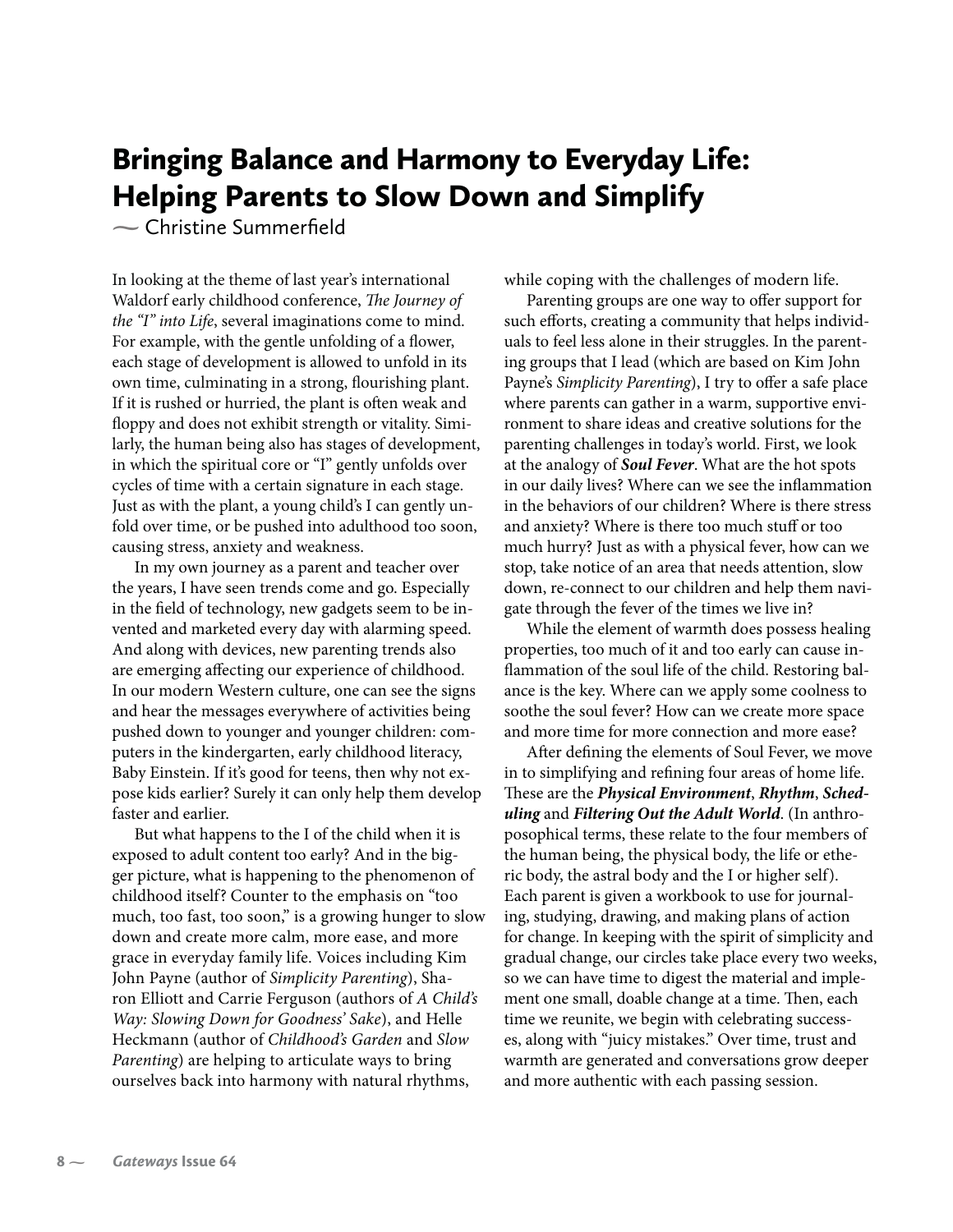#### Physical Environment

So, what are these four areas of family life and how do we create change? The first area is the most concrete and practical to work with: the physical environment. Toys. Clothes. Books. Clutter. In other words, stuff. We talk about how much stuff we have in our homes and look at play. How many toys are really necessary in my child's room? How does my child play? What is play? Best of all, what is a toy? This session is often quite lively, as I reveal on the floor in front of us, a spectrum of items for play, ranging from violent-looking action figures, toys with parts that flash and beep, caricature-like dolls, toys with logos. . . to a bucket of dirt, a bowl of water, a sheet, and a bundle of ropes and string. In exploring these items, they discover the difference between an open-ended toy and a closed-ended toy. Often, a golden moment is remembered from their own childhood when they see a bucket of soil or a bowl of water. Stories begin to emerge. "I remember digging for HOURS at the beach when I was kid! All we had was some old buckets and shovels!" "Our dad let us dig in that empty lot the whole summer. When we found those old animal bones, we really thought we were paleontologists, making great discoveries!" We find our own perceptions of toys expanding and our thinking about the nature of play is stimulated in new ways. Often, at the next session, parents return with stories of how boxes of toys went "on vacation" or were donated to charities. They observe how children played more deeply and cleanup was easier, with comments such as "My kids didn't even notice they were gone! They could simply find the toys they had and went right into play!"

## Rhythm

The second area we explore is that of rhythm. We ask ourselves, what is rhythm and where does it live? How is it different from scheduling? While scheduling involves writing down appointments and commitments on a calendar, rhythm is something much greater. What are things we do every day and every year? We soon discover that rhythm is connected to life. Rhythm resides in eating, waking up and falling asleep. It lives in the human heartbeat and in each breath; the monthly cycles of the moon, the yearly cycle of the sun and the turning of the seasonal wheel. We even see the timely wisdom imprinted in our bodily organs. And we depend on rhythm to build security, predictability and strength. Rhythm is the key to life.

Then, we look at rhythm in our own lives, in eating and sleeping. We look at mealtime and bedtime

rituals. What is a ritual? What rituals did we grow up with? What makes them meaningful and memorable? What are our family meals like? How can we create more connection at meal times? Can we have more reverence and more joy in the sharing of food? Together, we learn a simple verse to say or sing before meals. We explore the commercialization of food and its complications. We talk about how preparing food and sharing it together builds a sense of connection and how simplifying food lessens anxiety around food. When meals are simplified and more predictable, pickiness diminishes.

In this session we also look at the world of sleep. What happens during sleep and how does it relate to rhythm? What are bedtimes like? Are they at different times or predictable? How can we create a bedtime ritual? Stories are looked at. Can we share a story from our own childhood that nurtures our child? Perhaps instead of a series of stories before bed, one is enough along with a simple verse and candle. We learn a bedtime verse together, one that is a fit with our own family values and that we can say together; one that communicates a message of safety for a child before entering the world of sleep. As this is a large topic in itself, often requests are made to go deeper and have more time to explore storytelling and rituals.

## Scheduling

The third area that we explore is the area of scheduling. What we often come to is that the young child in today's world is "over-scheduled" with a different commitment or class each day of the week. Today, the busy schedules of most modern children leave very little down time or time for unstructured free play. What once used to be neighborhood free play has now been replaced by organized "play dates" or scheduled activities such as sports, music lessons, dance, gymnastics, language classes and more. We look at competitive sports and how they have been pushed down to younger ages, with an early "burnout" age and sports injuries occurring younger in children, before they are developmentally ready. This can be a controversial topic for many parents and they have to find their way with boundaries that fit their family story. Nevertheless, it makes for juicy conversation and stimulating thoughts. In our workbooks, while mapping out a typical day and week, we look at active and calming moments. When we find "hot spots" that could use a little cooling down, we find places in our week that can use a little pause or a moment of down time to create bal